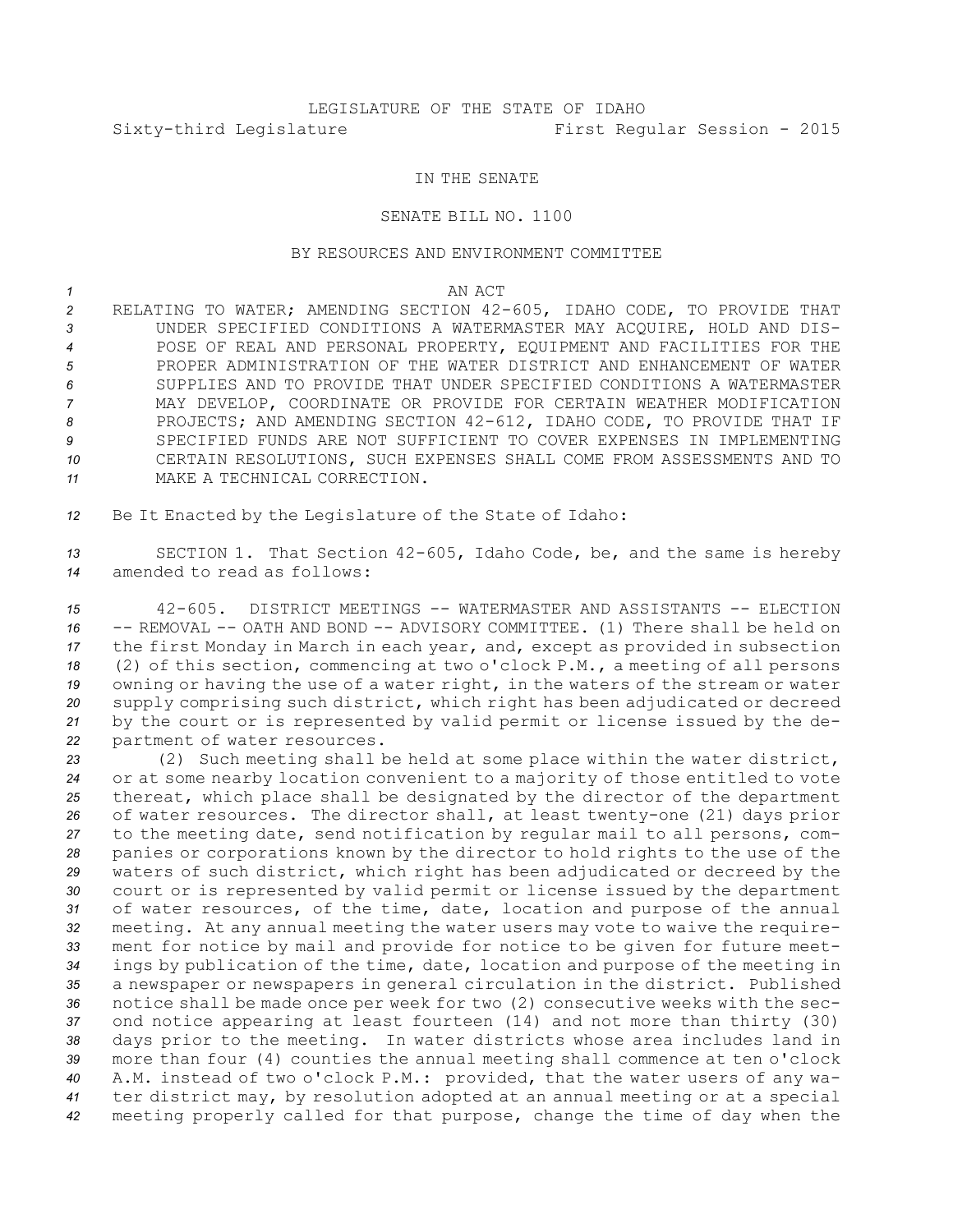meeting shall commence or change the date for annual meetings in subsequent years to any day except Saturday and Sunday between the second Monday of Jan- uary and the third Monday in March or change both the time and the date, in which case the director of the department of water resources shall send no- tification at least twenty-one (21) days prior to said meeting date. At an annual meeting the water users may adopt resolutions to assure or improve the distribution of the waters of the district within state law, and may provide that such resolutions shall continue from year to year.

 (3) At the meeting of the water users of <sup>a</sup> district there shall be elected <sup>a</sup> watermaster for such water district, who may be authorized to employ such other regular assistants as the water users shall deem neces- sary, and who, upon appointment by the director of the department of water resources, shall be responsible for distribution of water within said water district. Notwithstanding any personnel classification assigned to the wa- termaster and assistants pursuant to the provisions of chapter 53, title 67, Idaho Code, the water users shall, prior to the election of such watermaster and approval of the employment of assistants, fix the compensation to be paid them during the time actually engaged in the performance of their duties.

 (4) Voting shall be by majority vote of the water users present at the meeting unless one (1) or more water users requests voting using the pro- cedure which follows in this subsection. In such case the meeting chair- man shall appoint <sup>a</sup> credentials committee to determine the number of votes each water user present is authorized to cast. If requested, each person present, owning or having the use for the ensuing season of any water right in the stream or water supply comprising such water district, which right has been adjudicated or decreed by the court or is represented by valid permit or license issued by the department of water resources, shall be entitled to <sup>a</sup> number of votes equal to the average annual dollar amount and any fraction thereof assessed for that person's qualifying water right for the previous five (5) years, or such lesser number of years as the right has been assessed. If <sup>a</sup> right has not previously been assessed, <sup>a</sup> person present, owning or hav- ing the use of the right for the ensuing season shall be entitled to <sup>a</sup> number of votes equal to the dollar amount and any fraction thereof which the right would have been assessed had it existed and been reasonably used when water was available under the priority of the right during the previous season.

 (5) At such meeting the water users shall choose <sup>a</sup> meeting chairman and meeting secretary and shall determine the manner and method of electing the watermaster. The water users shall, at the annual meeting, provide for the water district treasurer functions in accordance with section 42-619, Idaho Code. Within five (5) days after such meeting the meeting chairman and meet- ing secretary shall forward <sup>a</sup> certified copy of the minutes of such meeting to the department of water resources. The meeting chairman, or the meeting secretary, if the meeting chairman is not present, from the immediately pre- ceding annual meeting shall call the meeting to order and preside over the election of officers for the meeting.

 (6) At such meeting the water users may choose an advisory committee to be composed of members selected as may be determined at the meeting, which committee shall serve as advisors to the director and the watermaster in mat- ters pertaining to the distribution of water within the district. The advi-sory committee may be authorized to carry out policies as set forth in reso-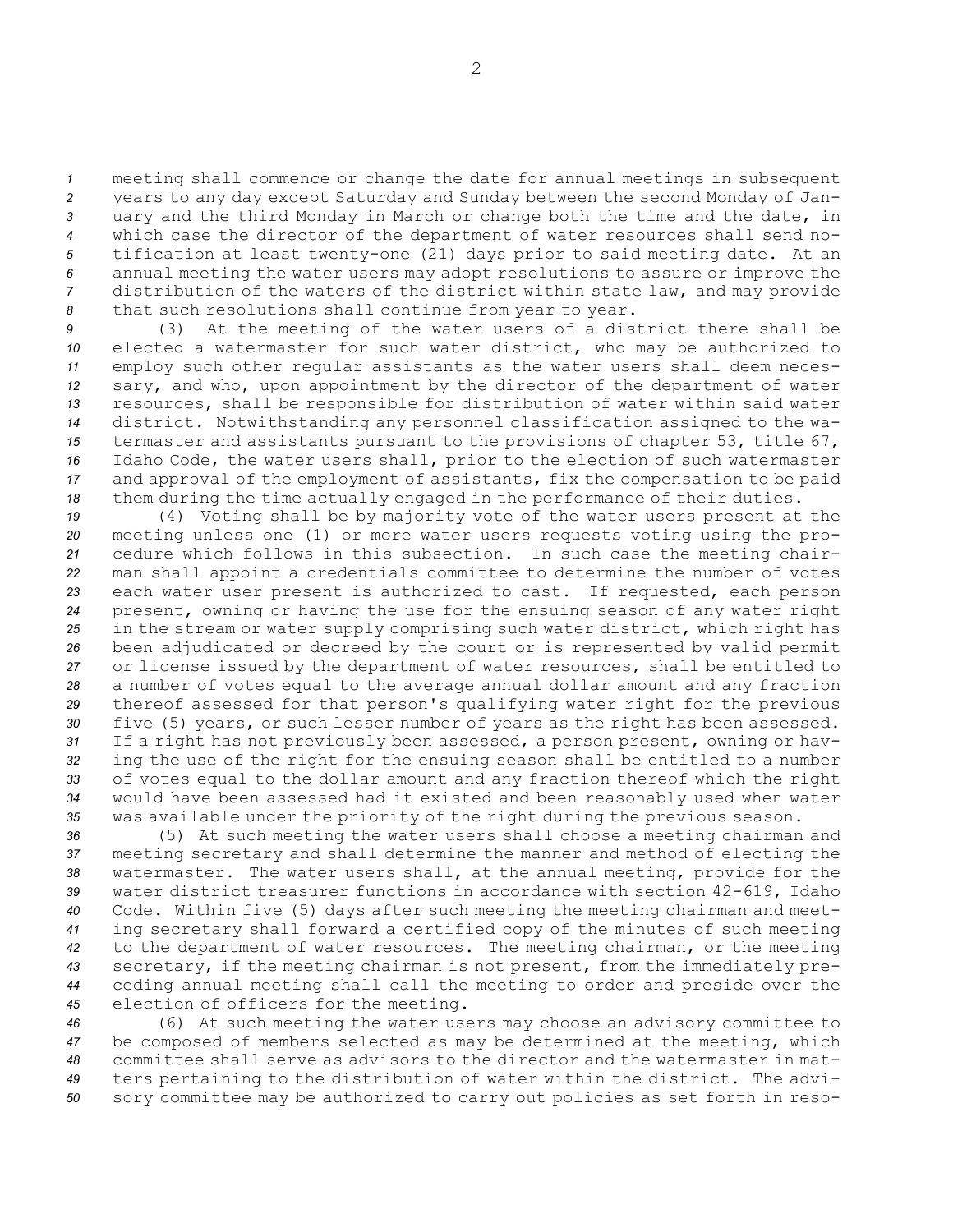lutions duly adopted by the water users at the annual meeting or at <sup>a</sup> special meeting. The advisory committee may also serve as the local committee to fa- cilitate the rental of stored water if appointed by the water resource board for such purpose under the provisions of section 42-1765, Idaho Code.

 (7) <sup>A</sup> corporation or <sup>a</sup> water delivery organization, including, but not limited to <sup>a</sup> corporation, <sup>a</sup> water company, an irrigation district, an irri- gation company or <sup>a</sup> canal company, shall be considered <sup>a</sup> person for the pur- pose of this section and shall cast its vote by someone to be designated by the corporation.

 (8) Should said meeting not be held, or should said watermaster not be elected or the watermaster's compensation not be fixed as above provided, then the director of the department of water resources is authorized to ap-point <sup>a</sup> watermaster and fix the watermaster's compensation.

 (9) The director of the department of water resources may remove any watermaster whenever such watermaster fails to perform the watermaster's duty, upon complaint in that respect being made to the director in writing, by one (1) person owning or having the right to the use of <sup>a</sup> water right in such district, which right has been adjudicated or decreed by the court or is represented by valid permit or license issued by the department of water re- sources provided, that upon investigation the director, after <sup>a</sup> hearing with the other water users of said district, which shall be held in the district or at some location convenient to the water users of the district, finds such charge to be true, and the director may appoint <sup>a</sup> successor for the unexpired *24* term.

 (10) Before entering upon the duties of the watermaster's office, said watermaster shall take and subscribe to an oath before some officer autho- rized by the laws of the state to administer oaths, to faithfully perform the duties of the watermaster's office, as provided in section 42-607, Idaho Code, and shall file that oath with the department of water resources. Upon appointment by the director of the department of water resources, the ac- tions taken by <sup>a</sup> watermaster in fulfillment of the duties of his office are covered by the state group surety bond as provided by sections 59-801 through 59-804, Idaho Code. <sup>A</sup> duly appointed watermaster that is reelected in con- secutive years shall not be required to take and file additional oaths with the department of water resources for each consecutive year the watermaster is reelected. If <sup>a</sup> duly elected or appointed watermaster resigns, dies or is physically unable to perform his duties during the remainder of the elected or appointed watermaster term of service, then the director of the depart- ment of water resources is authorized to appoint <sup>a</sup> successor for the unex-pired term as provided in paragraphs (a) and (b) of this subsection.

 (a) If <sup>a</sup> water district advisory committee has been chosen as provided in subsection (6) of this section, the water district advisory commit- tee shall meet to either nominate <sup>a</sup> successor watermaster or request <sup>a</sup> special meeting as provided in subsection (11) of this section to elect <sup>a</sup> new watermaster. Upon receipt of <sup>a</sup> nomination from <sup>a</sup> majority of the members of the water district advisory committee, the director of the department of water resources is authorized to appoint the nominated successor watermaster for the unexpired term.

*<sup>49</sup>* (b) If <sup>a</sup> water district advisory committee has not been chosen, the *<sup>50</sup>* director of the department of water resources is authorized to appoint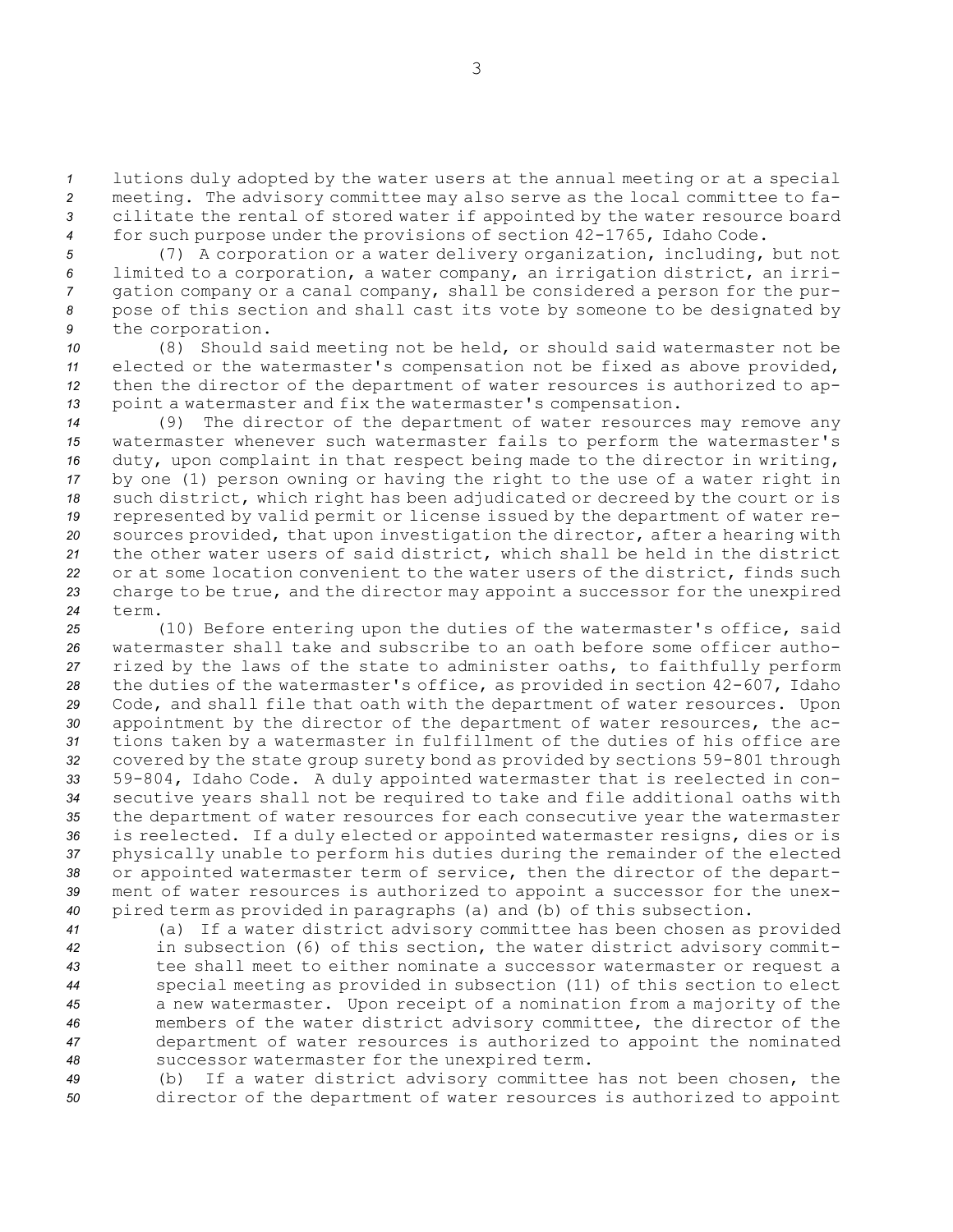<sup>a</sup> temporary successor watermaster. The temporary appointment extends through the unexpired term unless <sup>a</sup> special meeting is requested as provided in subsection (11) of this section and water users elect <sup>a</sup> new watermaster.

 (11) The director shall call <sup>a</sup> special meeting of the water users of <sup>a</sup> district upon receipt of <sup>a</sup> written request for such meeting from <sup>a</sup> majority of the members of the advisory committee for <sup>a</sup> district, <sup>a</sup> written request from water users representing thirty percent (30%) or more of the votes cast at the last regular annual meeting, <sup>a</sup> written request from the watermaster or on the director's own motion if the director determines <sup>a</sup> meeting is neces- sary to address matters that cannot be delayed until the next regular annual meeting. Notice of the time, place and purpose of the special meeting shall be given by the director in the manner provided in subsection (2) of this sec- tion, provided however, that <sup>a</sup> special meeting notice shall be sent at least fourteen (14) days prior to the meeting date.

 (12) The water users may, by resolution, authorize the watermaster to acquire, hold and dispose of such real and personal property, equipment and facilities in the name of the water district as necessary for the proper dis- tribution of water, administration of the water district and enhancement of water supplies, and shall provide that all such real and personal property shall remain in the custody of the watermaster and the watermaster's succes-*22* sor.

 (13) The water users may, by resolution, authorize the watermaster to develop, coordinate or provide, through contract or by other means, for weather modification projects involving cloud seeding that are designed to increase the water supplies of the water district by enhancing natural pre-cipitation and which conform to state water planning objectives.

*<sup>28</sup>* SECTION 2. That Section 42-612, Idaho Code, be, and the same is hereby *29* amended to read as follows:

 42-612. BUDGET OF WATER DISTRICT -- ADOPTION AND CONTENTS -- DEBT OF WATER USER. (1) At any annual meeting the water users must adopt <sup>a</sup> budget covering the estimated expenses of delivering the water of the district for the ensuing year, and by resolution determine that the budget shall be col- lected. The compensation of the watermaster and the watermaster's assis- tants and any other expenses of delivering the water of the district to the users thereof, including the costs of the advisory committee in implementing resolutions adopted by the water users of the district for activities other than the payment of the salary and operating expenses of the watermaster and assistants, shall be paid in the manner hereinafter, in this section, pro-*40* vided.

 (2) To the extent possible, funding for advisory committee expenses as- sociated with implementing resolutions adopted by the water users for other than the payment of the salary and operating expenses of the watermaster and assistants shall come from funds available pursuant to section 42-613A, Idaho Code. If funds available pursuant to section 42-613A, Idaho Code, are not sufficient to cover expenses incurred in implementing resolutions adopted by the water users, then such expenses shall come from assessments.

*<sup>48</sup>* (3) The budget shall show the aggregate amount to be collected from all *<sup>49</sup>* the water users in the district, and the amount to be paid by each ditch,